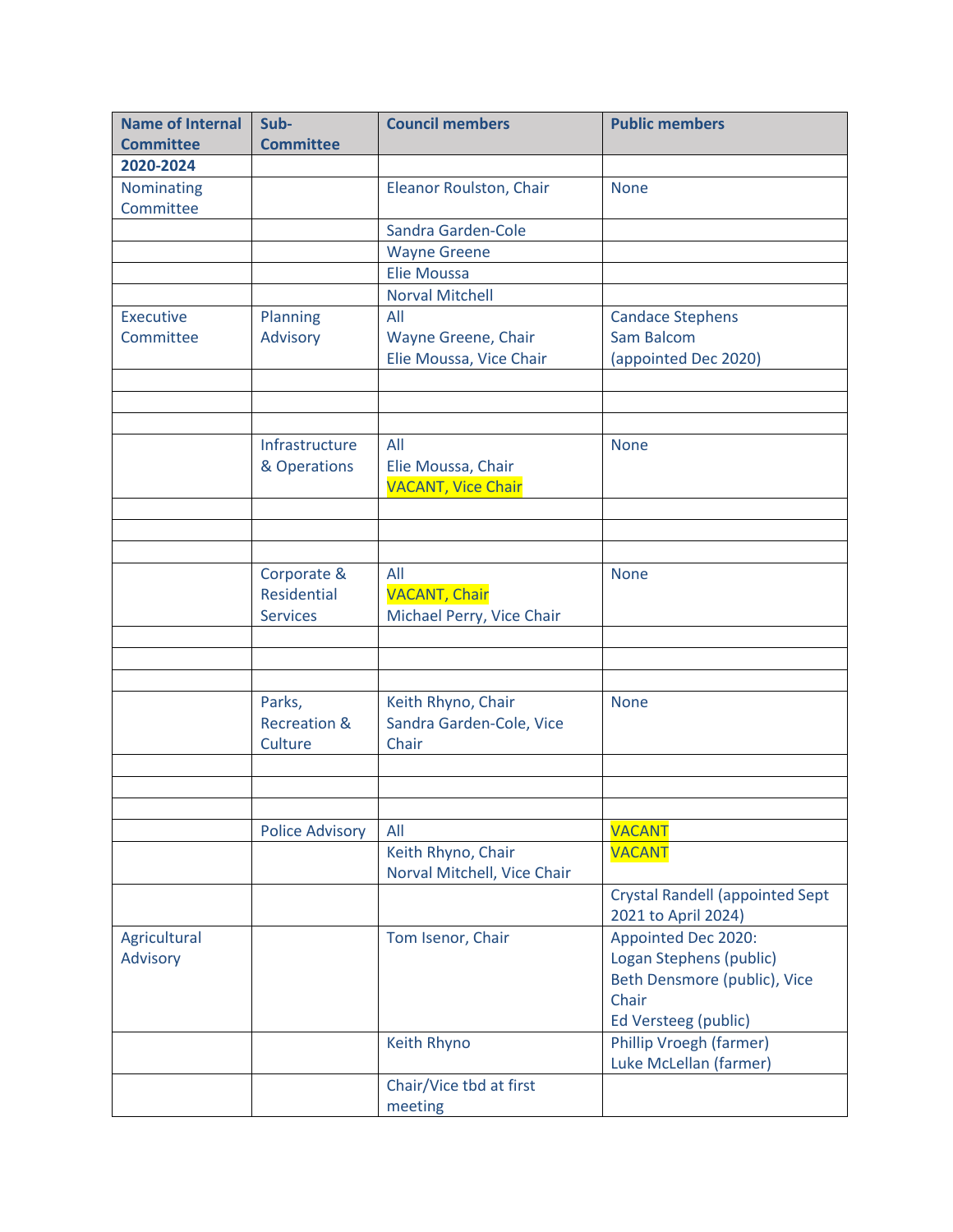| <b>Name of Internal</b><br><b>Committee</b>                | Sub-<br><b>Committee</b> | <b>Council members</b>                                                                                            | <b>Public members</b>                                                                                                                                                                                                                                                                                               |
|------------------------------------------------------------|--------------------------|-------------------------------------------------------------------------------------------------------------------|---------------------------------------------------------------------------------------------------------------------------------------------------------------------------------------------------------------------------------------------------------------------------------------------------------------------|
|                                                            |                          |                                                                                                                   | Lloyd Blois (farmer & Hants<br><b>County Federation of</b><br>Agriculture) - reappointed Dec<br>2020                                                                                                                                                                                                                |
|                                                            |                          |                                                                                                                   | Dawn Miller, Senior Policy<br>Analyst (NS Agriculture rep)                                                                                                                                                                                                                                                          |
| <b>Fences</b><br>Arbitration                               |                          | Wayne Greene, Chair<br>Eldon Hebb, Alternate                                                                      | John van de Riet (appointed by<br>NSFA May 29-18 for four-year<br>term ending June 2022)<br>Alternate - Vacant                                                                                                                                                                                                      |
| <b>Fire Advisory</b>                                       |                          | Wayne Greene, Chair<br>Norval Mitchell, Vice Chair<br><b>Eldon Hebb</b><br>Elie Moussa<br><b>Eleanor Roulston</b> | Kory Orchard - Urban<br>Terry Frail - Rural<br>Shawn Darby - Undesignated<br>Mac Noble - EHFS Assoc. Rep<br>(all appointed April 2021 to<br>March 31, 2025)                                                                                                                                                         |
| <b>Audit Committee</b>                                     |                          | Eleanor Roulston, Chair<br><b>VACANT, as Chair of CRS</b><br>Keith Rhyno                                          | <b>Neil Morley (appointed Sept</b><br>$2020$ - February 2023 = two<br>budget periods)                                                                                                                                                                                                                               |
| <b>Source Water</b><br>Protection<br>Advisory<br>Committee |                          | <b>VACANT, Chair</b><br><b>VACANT, Vice Chair</b>                                                                 | <b>Jill Searle</b><br>(April 1, 2019 - March 31, 2022)                                                                                                                                                                                                                                                              |
|                                                            |                          |                                                                                                                   | Donica Poirier McGougan (April<br>1, 2020 - March 31, 2023)<br><b>Tom Mills</b><br>(April 1, 2020 - March 31, 2023)<br><b>VACANT</b><br>Patricia Lyall                                                                                                                                                              |
| Accessibility<br>Advisory<br>Committee                     |                          | Michael Perry, Chair<br><b>VACANT, Vice Chair</b>                                                                 | (April 1, 2020 - March 31, 2023)<br>Chelsea Smith (nee Caron) -<br>appointed Dec 2020<br>Pam Kay<br><b>Tanya Burke</b><br><b>Candace Norman</b><br>Laurie Bernasky - citizen at large<br>(Terms extended to May 2020<br>or until the plan is adopted.<br>Regular term is January<br>following election for 4 years) |